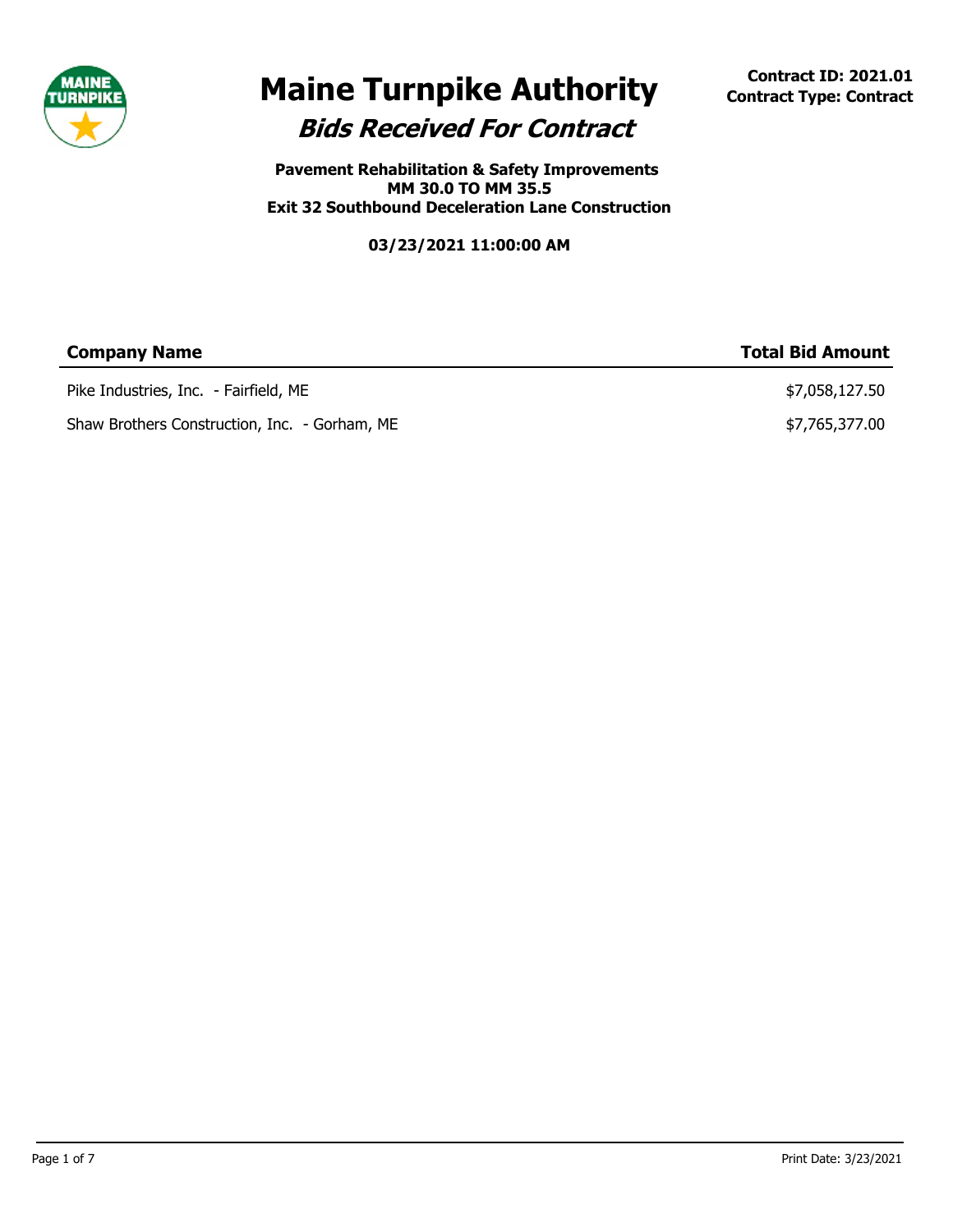

**Pavement Rehabilitation & Safety Improvements MM 30.0 TO MM 35.5 Exit 32 Southbound Deceleration Lane Construction**

**03/23/2021 11:00:00 AM**

#### **Fairfield, ME Pike Industries, Inc.**

| Item No. | <b>Item Description</b>                                        | <b>UOM</b> | Quantity  | <b>Unit Price</b> | <b>Item Bid Amount</b> |
|----------|----------------------------------------------------------------|------------|-----------|-------------------|------------------------|
| 201.11   | <b>CLEARING</b>                                                | AC         | 5.20      | 4640.00           | \$24,128.00            |
| 201.241  | <b>STUMP GRINDING</b>                                          | AC         | 5.10      | 6900.00           | \$35,190.00            |
| 202.15   | REMOVE MANHOLE OR CATCH BASIN                                  | EA         | 1.00      | 1450.00           | \$1,450.00             |
| 202.202  | REMOVING PAVEMENT SURFACE                                      | SY         | 242400.00 | 2.10              | \$509,040.00           |
| 202.2026 | REMOVING PAVEMENT SURFACE - DRAINAGE PATHS                     | <b>SF</b>  | 9600.00   | 3.70              | \$35,520.00            |
| 202.205  | <b>RUMBLE STRIPS</b>                                           | EA         | 49000.00  | 0.45              | \$22,050.00            |
| 203.2    | <b>COMMON EXCAVATION</b>                                       | <b>CY</b>  | 3900.00   | 19.00             | \$74,100.00            |
| 203.24   | <b>COMMON BORROW</b>                                           | <b>CY</b>  | 350.00    | 37.00             | \$12,950.00            |
| 203.25   | <b>GRANULAR BORROW</b>                                         | <b>CY</b>  | 2000.00   | 41.50             | \$83,000.00            |
| 203.33   | <b>SPECIAL FILL</b>                                            | <b>CY</b>  | 220.00    | 137.00            | \$30,140.00            |
| 211.5    | <b>MEDIAN RESTORATION</b>                                      | LF         | 21150.00  | 8.90              | \$188,235.00           |
| 304.1    | AGGREGATE SUBBASE COURSE GRAVEL                                | <b>CY</b>  | 900.00    | 28.50             | \$25,650.00            |
| 304.14   | AGGREGATE BASE COURSE GRAVEL - TYPE A                          | <b>CY</b>  | 1300.00   | 81.50             | \$105,950.00           |
| 403.207  | HOT MIX ASPHALT - 19 MM                                        | T          | 770.00    | 107.00            | \$82,390.00            |
| 403.2081 | HOT MIX ASPHALT - 12.5 MM (POLYMER MODIFIED)                   | T.         | 23780.00  | 108.50            | \$2,580,130.00         |
| 403.2084 | HOT MIX ASPHALT - 12.5 MM SIDEWALKS, ISLANDS,<br>DRIVES, INC.  | T          | 10.00     | 125.00            | \$1,250.00             |
| 403.211  | HOT MIX ASPHALT (SHIMMING)                                     | T.         | 300.00    | 150.00            | \$45,000.00            |
| 403.213  | HOT MIX ASPHALT - 12.5 MM BASE                                 | T          | 740.00    | 190.00            | \$140,600.00           |
| 409.152  | BITUMINOUS TACK COAT TRACKLESS, APPLIED                        | G          | 15490.00  | 8.00              | \$123,920.00           |
| 419.3    | SAWING BITUMINOUS PAVEMENT                                     | LF         | 11860.00  | 4.30              | \$50,998.00            |
| 424.323  | ASPHALT RUBBER MASTIC CRACK SEALER                             | LB         | 29500.00  | 3.70              | \$109,150.00           |
| 470.08   | BERM DROP OFF CORRECTION - GRINDINGS                           | T.         | 275.00    | 72.00             | \$19,800.00            |
| 470.081  | <b>BERM CORRECTION</b>                                         | LF         | 15000.00  | 9.00              | \$135,000.00           |
| 511.071  | COFFERDAM: UPSTREAM                                            | LS         | 1.00      | 16000.00          | \$16,000.00            |
| 511.072  | COFFERDAM: DOWNSTREAM                                          | LS         | 1.00      | 5500.00           | \$5,500.00             |
| 526.306  | TEMP. CONCRETE BARRIER TYPE I, SUPPLIED BY<br><b>AUTHORITY</b> | LS         | 1.00      | 24000.00          | \$24,000.00            |
| 527.341  | WORK ZONE CRASH CUSHION - TL-3                                 | EA         | 1.00      | 3750.00           | \$3,750.00             |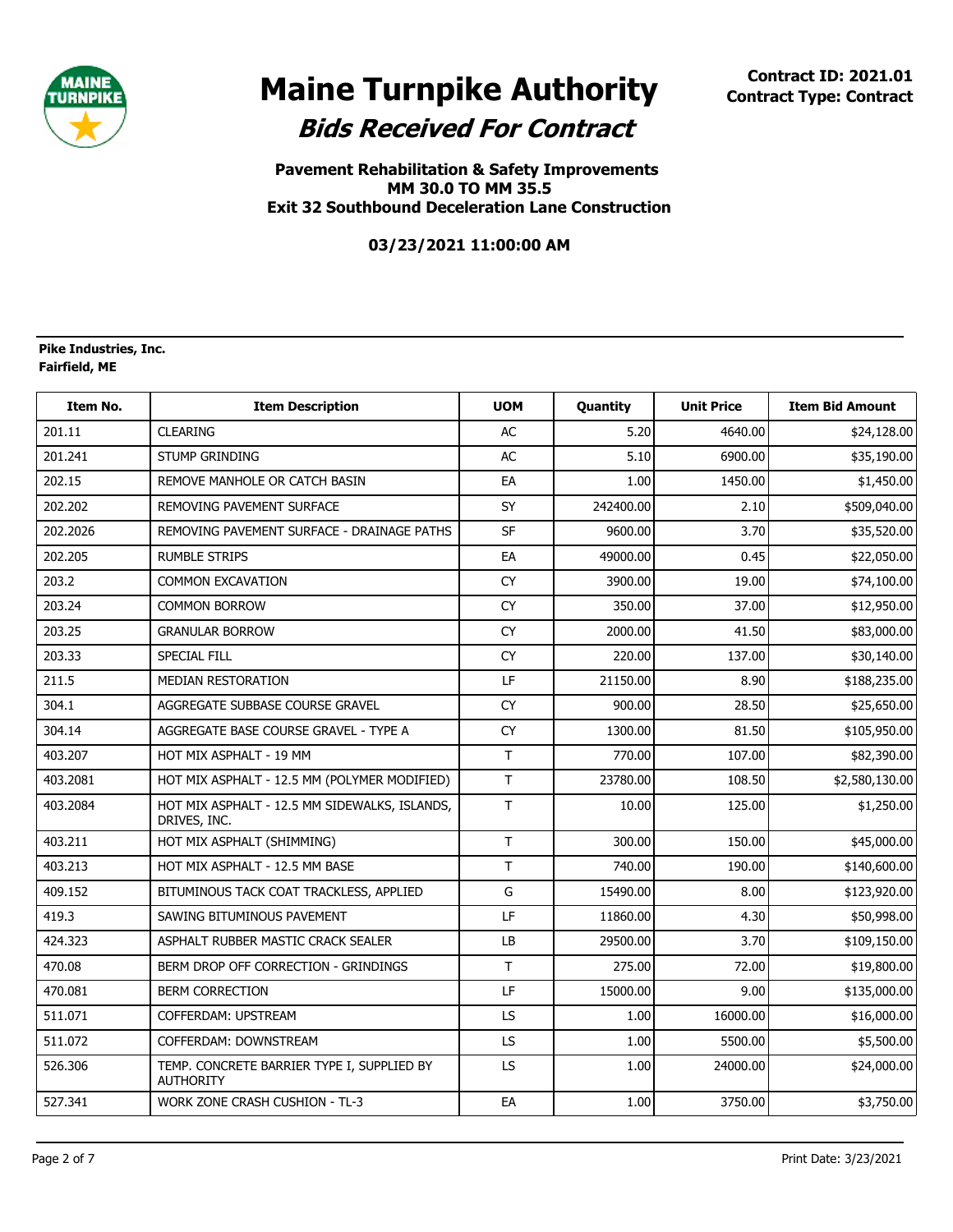

**Pavement Rehabilitation & Safety Improvements MM 30.0 TO MM 35.5 Exit 32 Southbound Deceleration Lane Construction**

| Item No. | <b>Item Description</b>                                    | <b>UOM</b> | Quantity  | <b>Unit Price</b> | <b>Item Bid Amount</b> |
|----------|------------------------------------------------------------|------------|-----------|-------------------|------------------------|
| 603.155  | 12" RCP CLASS III                                          | LF         | 73.00     | 90.00             | \$6,570.00             |
| 603.175  | 18" RCP CLASS III                                          | LF         | 28.00     | 103.00            | \$2,884.00             |
| 603.28   | <b>CONCRETE COLLAR</b>                                     | EA         | 4.00      | 2130.00           | \$8,520.00             |
| 604.09   | <b>CATCH BASIN TYPE B1</b>                                 | EA         | 1.00      | 4100.00           | \$4,100.00             |
| 604.182  | CLEAN EXISTING CATCH BASIN AND MANHOLE                     | EA         | 30.00     | 175.00            | \$5,250.00             |
| 604.184  | REBUILD CATCH BASIN TO GRADE - TYPE II                     | EA         | 2.00      | 4000.00           | \$8,000.00             |
| 606.178  | <b>GUARDRAIL BEAM</b>                                      | LF         | 400.00    | 20.00             | \$8,000.00             |
| 606.278  | TERMINAL END - ANCHORED END                                | EA         | 11.00     | 2100.00           | \$23,100.00            |
| 606.352  | REFLECTORIZED BEAM GUARDRAIL DELINEATORS                   | EA         | 100.00    | 8.50              | \$850.00               |
| 606.353  | DELINEATOR POST                                            | EA         | 9.00      | 79.00             | \$711.00               |
| 606.3561 | DELINEATOR POST - REMOVE AND RESET                         | EA         | 19.00     | 79.00             | \$1,501.00             |
| 606.3621 | GUARDRAIL ADJUST, SINGLE RAIL                              | LF         | 19500.00  | 8.50              | \$165,750.00           |
| 606.3622 | GUARDRAIL ADJUST, DOUBLE RAIL                              | LF         | 35150.00  | 8.50              | \$298,775.00           |
| 606.471  | SINGLE OFFSET BLOCK - W-BEAM                               | EA         | 250.00    | 27.00             | \$6,750.00             |
| 606.48   | SINGLE GALVANIZED STEEL POST                               | EA         | 10.00     | 79.00             | \$790.00               |
| 610.08   | PLAIN RIPRAP                                               | <b>CY</b>  | 350.00    | 85.00             | \$29,750.00            |
| 610.2122 | STREAMBED LOG FEATURES                                     | EA         | 4.00      | 750.00            | \$3,000.00             |
| 613.319  | <b>EROSION CONTROL BLANKET</b>                             | SY         | 18050.00  | 3.00              | \$54,150.00            |
| 615.07   | <b>LOAM</b>                                                | <b>CY</b>  | 710.00    | 37.00             | \$26,270.00            |
| 618.14   | SEEDING METHOD NUMBER 2                                    | <b>UN</b>  | 365.00    | 27.00             | \$9,855.00             |
| 618.143  | SPECIAL SEEDING                                            | <b>UN</b>  | 10.00     | 85.00             | \$850.00               |
| 619.1201 | <b>MULCH</b>                                               | <b>UN</b>  | 375.00    | 21.50             | \$8,062.50             |
| 619.1202 | <b>TEMPORARY MULCH</b>                                     | LS.        | 1.00      | 19000.00          | \$19,000.00            |
| 620.58   | <b>EROSION CONTROL GEOTEXTILE</b>                          | SY         | 810.00    | 4.80              | \$3,888.00             |
| 626.122  | <b>OUAZITE JUNCTION BOX</b>                                | EA         | 6.00      | 580.00            | \$3,480.00             |
| 626.22   | NON - METALLIC CONDUIT                                     | LF         | 1350.00   | 37.00             | \$49,950.00            |
| 626.32   | 24 INCH DIAMETER FOUNDATION                                | EA         | 4.00      | 2000.00           | \$8,000.00             |
| 627.73   | TEMPORARY PAVEMENT MARKING TAPE                            | <b>LF</b>  | 7920.00   | 4.00              | \$31,680.00            |
| 627.78   | TEMPORARY PAVEMENT MARKING LINE, WHITE OR<br><b>YELLOW</b> | LF         | 204000.00 | 0.11              | \$22,440.00            |
| 627.812  | TEMPORARY RAISED PAVEMENT MARKERS                          | EA         | 10200.00  | 0.75              | \$7,650.00             |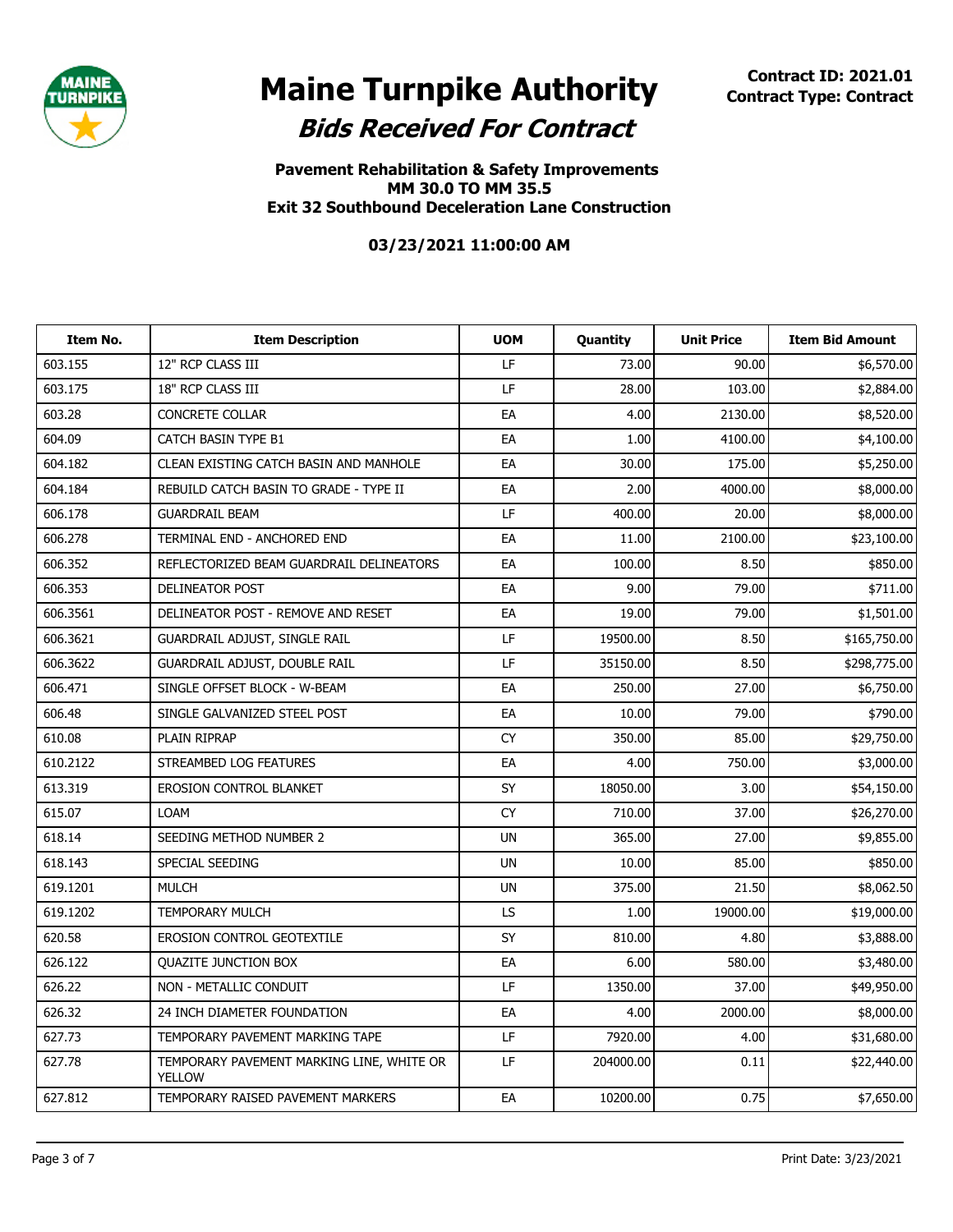

**Pavement Rehabilitation & Safety Improvements MM 30.0 TO MM 35.5 Exit 32 Southbound Deceleration Lane Construction**

| Item No.         | <b>Item Description</b>                    | <b>UOM</b> | <b>Quantity</b> | <b>Unit Price</b> | <b>Item Bid Amount</b> |
|------------------|--------------------------------------------|------------|-----------------|-------------------|------------------------|
| 627.94           | PAVEMENT MARKING TAPE                      | LF         | 4200.00         | 4.80              | \$20,160.00            |
| 629.05           | HAND LABOR, STRAIGHT TIME                  | <b>HR</b>  | 40.00           | 61.00             | \$2,440.00             |
| 631.12           | ALL PURPOSE EXCAVATOR (INCLUDING OPERATOR) | <b>HR</b>  | 25.00           | 160.00            | \$4,000.00             |
| 631.133          | SKID STEER (INCLUDING OPERATOR)            | <b>HR</b>  | 20.00           | 85.00             | \$1,700.00             |
| 631.14           | GRADER (INCLUDING OPERATOR)                | <b>HR</b>  | 0.00            | 0.00              | \$0.00                 |
| 631.172          | TRUCK - LARGE (INCLUDING OPERATOR)         | <b>HR</b>  | 25.00           | 110.00            | \$2,750.00             |
| 631.32           | CULVERT CLEANER (INCLUDING OPERATOR)       | <b>HR</b>  | 10.00           | 427.00            | \$4,270.00             |
| 631.36           | <b>FOREMAN</b>                             | <b>HR</b>  | 25.00           | 90.00             | \$2,250.00             |
| 634.208          | REMOVE AND RESET LIGHT STANDARDS           | EA         | 4.00            | 3000.00           | \$12,000.00            |
| 645.271          | REG WARN CONF RTE SIGNS TYPE 1             | <b>SF</b>  | 12.00           | 55.00             | \$660.00               |
| 645.501          | REMOVE AND RESET MAINLINE SIGN NUMBER 1    | LS.        | 1.00            | 12000.00          | \$12,000.00            |
| 652.3            | <b>FLASHING ARROW BOARD</b>                | EA         | 9.00            | 1900.00           | \$17,100.00            |
| 652.331          | <b>DRUM</b>                                | LS.        | 1.00            | 83000.00          | \$83,000.00            |
| 652.35           | <b>CONSTRUCTION SIGNS</b>                  | <b>SF</b>  | 3650.00         | 21.00             | \$76,650.00            |
| 652.361          | MAINTENANCE OF TRAFFIC CONTROL DEVICES     | LS.        | 1.00            | 445000.00         | \$445,000.00           |
| 652.41           | PORTABLE - CHANGEABLE MESSAGE SIGN         | EA         | 6.00            | 3650.00           | \$21,900.00            |
| 652.45           | TRUCK MOUNTED ATTENUATOR                   | <b>CD</b>  | 134.00          | 320.00            | \$42,880.00            |
| 652.452          | AUTOMATED TRAILER MOUNTED SPEED LIMIT SIGN | EA         | 2.00            | 1160.00           | \$2,320.00             |
| 656.5            | BALED HAY, IN PLACE                        | EA         | 240.00          | 21.50             | \$5,160.00             |
| 656.6            | <b>TEMPORARY BERMS</b>                     | LF         | 1400.00         | 26.00             | \$36,400.00            |
| 656.632          | 30 INCH TEMPORARY SILT FENCE               | LF         | 1400.00         | 4.30              | \$6,020.00             |
| 659.1            | MOBILIZATION                               | LS.        | 1.00            | 940000.00         | \$940,000.00           |
| 830.103          | WATERLINE STREAM CROSSING                  | LS.        | 1.00            | 15000.00          | \$15,000.00            |
| <b>Total Bid</b> |                                            |            |                 |                   | \$7,058,127.50         |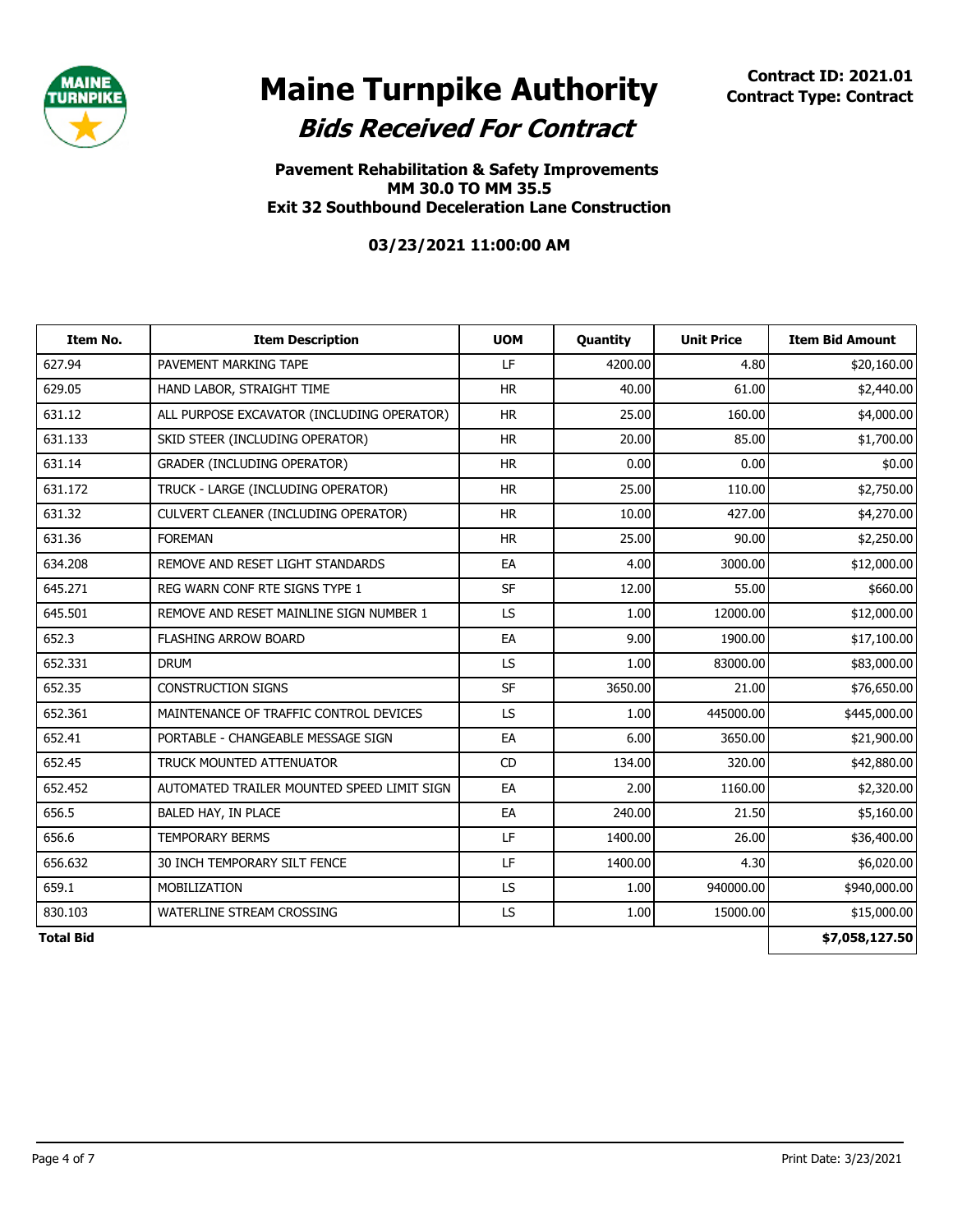

**Pavement Rehabilitation & Safety Improvements MM 30.0 TO MM 35.5 Exit 32 Southbound Deceleration Lane Construction**

**03/23/2021 11:00:00 AM**

#### **Gorham, ME Shaw Brothers Construction, Inc.**

| <b>Item No.</b> | <b>Item Description</b>                                        | <b>UOM</b>   | Quantity  | <b>Unit Price</b> | <b>Item Bid Amount</b> |
|-----------------|----------------------------------------------------------------|--------------|-----------|-------------------|------------------------|
| 201.11          | <b>CLEARING</b>                                                | <b>AC</b>    | 5.20      | 11500.00          | \$59,800.00            |
| 201.241         | <b>STUMP GRINDING</b>                                          | <b>AC</b>    | 5.10      | 4000.00           | \$20,400.00            |
| 202.15          | REMOVE MANHOLE OR CATCH BASIN                                  | EA           | 1.00      | 1000.00           | \$1,000.00             |
| 202.202         | REMOVING PAVEMENT SURFACE                                      | SY           | 242400.00 | 2.15              | \$521,160.00           |
| 202.2026        | REMOVING PAVEMENT SURFACE - DRAINAGE PATHS                     | <b>SF</b>    | 9600.00   | 5.10              | \$48,960.00            |
| 202.205         | <b>RUMBLE STRIPS</b>                                           | EA           | 49000.00  | 0.23              | \$11,270.00            |
| 203.2           | <b>COMMON EXCAVATION</b>                                       | <b>CY</b>    | 3900.00   | 25.75             | \$100,425.00           |
| 203.24          | <b>COMMON BORROW</b>                                           | <b>CY</b>    | 350.00    | 25.00             | \$8,750.00             |
| 203.25          | <b>GRANULAR BORROW</b>                                         | <b>CY</b>    | 2000.00   | 26.90             | \$53,800.00            |
| 203.33          | <b>SPECIAL FILL</b>                                            | <b>CY</b>    | 220.00    | 100.00            | \$22,000.00            |
| 211.5           | <b>MEDIAN RESTORATION</b>                                      | LF           | 21150.00  | 8.25              | \$174,487.50           |
| 304.1           | AGGREGATE SUBBASE COURSE GRAVEL                                | CY           | 900.00    | 33.00             | \$29,700.00            |
| 304.14          | AGGREGATE BASE COURSE GRAVEL - TYPE A                          | CY           | 1300.00   | 64.00             | \$83,200.00            |
| 403.207         | HOT MIX ASPHALT - 19 MM                                        | T            | 770.00    | 92.50             | \$71,225.00            |
| 403.2081        | HOT MIX ASPHALT - 12.5 MM (POLYMER MODIFIED)                   | T            | 23780.00  | 109.50            | \$2,603,910.00         |
| 403.2084        | HOT MIX ASPHALT - 12.5 MM SIDEWALKS, ISLANDS,<br>DRIVES, INC.  | T            | 10.00     | 175.00            | \$1,750.00             |
| 403.211         | HOT MIX ASPHALT (SHIMMING)                                     | T            | 300.00    | 175.00            | \$52,500.00            |
| 403.213         | HOT MIX ASPHALT - 12.5 MM BASE                                 | T            | 740.00    | 144.00            | \$106,560.00           |
| 409.152         | BITUMINOUS TACK COAT TRACKLESS, APPLIED                        | G            | 15490.00  | 8.00              | \$123,920.00           |
| 419.3           | SAWING BITUMINOUS PAVEMENT                                     | LF           | 11860.00  | 4.00              | \$47,440.00            |
| 424.323         | ASPHALT RUBBER MASTIC CRACK SEALER                             | LB           | 29500.00  | 2.30              | \$67,850.00            |
| 470.08          | BERM DROP OFF CORRECTION - GRINDINGS                           | $\mathsf{T}$ | 275.00    | 80.00             | \$22,000.00            |
| 470.081         | <b>BERM CORRECTION</b>                                         | LF           | 15000.00  | 7.00              | \$105,000.00           |
| 511.071         | COFFERDAM: UPSTREAM                                            | <b>LS</b>    | 1.00      | 20000.00          | \$20,000.00            |
| 511.072         | COFFERDAM: DOWNSTREAM                                          | <b>LS</b>    | 1.00      | 9800.00           | \$9,800.00             |
| 526.306         | TEMP. CONCRETE BARRIER TYPE I, SUPPLIED BY<br><b>AUTHORITY</b> | <b>LS</b>    | 1.00      | 35415.00          | \$35,415.00            |
| 527.341         | <b>WORK ZONE CRASH CUSHION - TL-3</b>                          | EA           | 1.00      | 5500.00           | \$5,500.00             |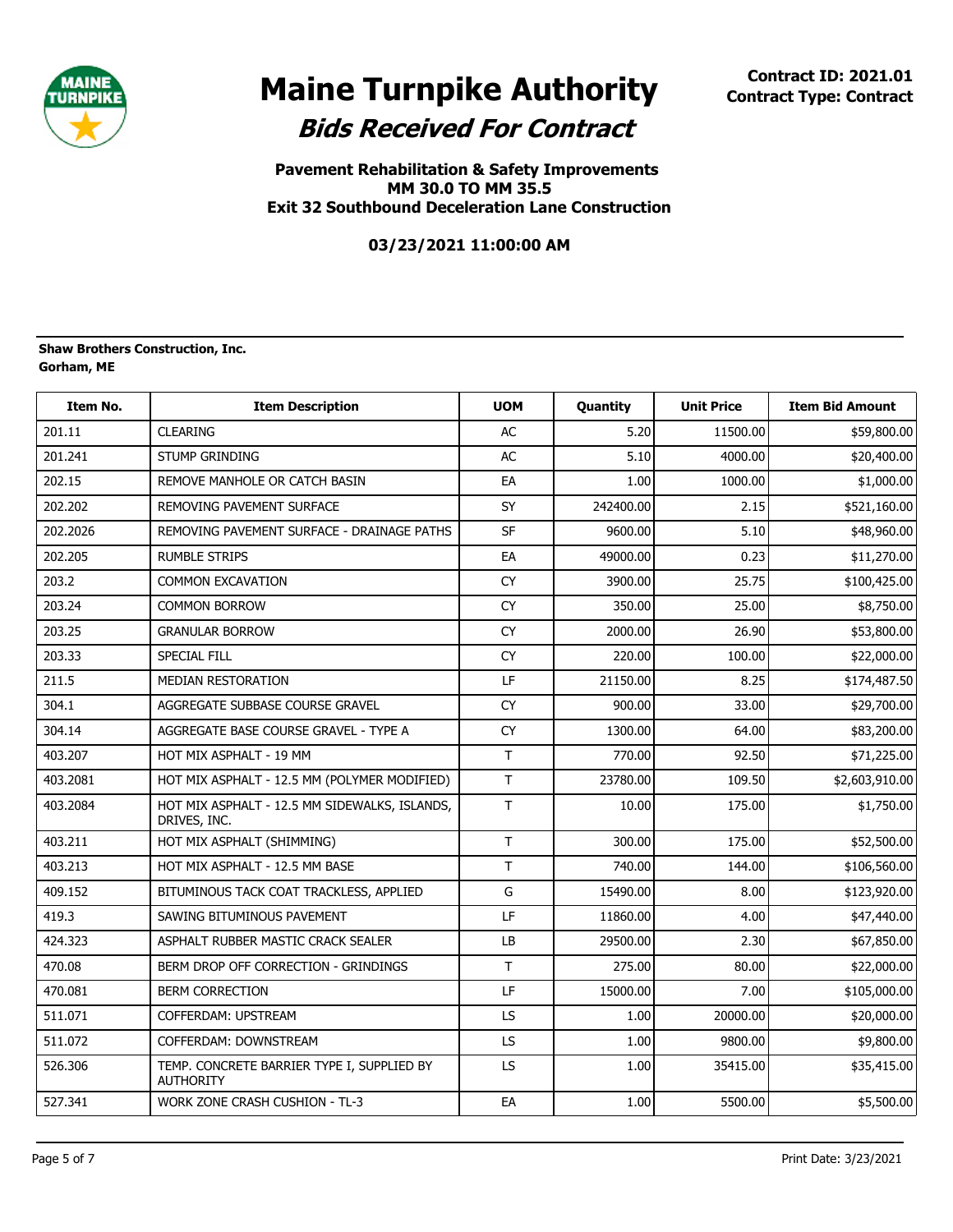

**Pavement Rehabilitation & Safety Improvements MM 30.0 TO MM 35.5 Exit 32 Southbound Deceleration Lane Construction**

| Item No. | <b>Item Description</b>                                    | <b>UOM</b> | Quantity  | <b>Unit Price</b> | <b>Item Bid Amount</b> |
|----------|------------------------------------------------------------|------------|-----------|-------------------|------------------------|
| 603.155  | 12" RCP CLASS III                                          | LF         | 73.00     | 115.00            | \$8,395.00             |
| 603.175  | 18" RCP CLASS III                                          | LF         | 28.00     | 150.00            | \$4,200.00             |
| 603.28   | <b>CONCRETE COLLAR</b>                                     | EA         | 4.00      | 750.00            | \$3,000.00             |
| 604.09   | CATCH BASIN TYPE B1                                        | EA         | 1.00      | 3750.00           | \$3,750.00             |
| 604.182  | CLEAN EXISTING CATCH BASIN AND MANHOLE                     | EA         | 30.00     | 375.00            | \$11,250.00            |
| 604.184  | REBUILD CATCH BASIN TO GRADE - TYPE II                     | EA         | 2.00      | 2750.00           | \$5,500.00             |
| 606.178  | <b>GUARDRAIL BEAM</b>                                      | LF         | 400.00    | 18.00             | \$7,200.00             |
| 606.278  | TERMINAL END - ANCHORED END                                | EA         | 11.00     | 1950.00           | \$21,450.00            |
| 606.352  | REFLECTORIZED BEAM GUARDRAIL DELINEATORS                   | EA         | 100.00    | 8.00              | \$800.00               |
| 606.353  | DELINEATOR POST                                            | EA         | 9.00      | 75.00             | \$675.00               |
| 606.3561 | DELINEATOR POST - REMOVE AND RESET                         | EA         | 19.00     | 75.00             | \$1,425.00             |
| 606.3621 | GUARDRAIL ADJUST, SINGLE RAIL                              | LF         | 19500.00  | 8.00              | \$156,000.00           |
| 606.3622 | GUARDRAIL ADJUST, DOUBLE RAIL                              | LF         | 35150.00  | 8.00              | \$281,200.00           |
| 606.471  | SINGLE OFFSET BLOCK - W-BEAM                               | EA         | 250.00    | 25.00             | \$6,250.00             |
| 606.48   | SINGLE GALVANIZED STEEL POST                               | EA         | 10.00     | 75.00             | \$750.00               |
| 610.08   | PLAIN RIPRAP                                               | <b>CY</b>  | 350.00    | 125.00            | \$43,750.00            |
| 610.2122 | STREAMBED LOG FEATURES                                     | EA         | 4.00      | 1210.00           | \$4,840.00             |
| 613.319  | <b>EROSION CONTROL BLANKET</b>                             | SY         | 18050.00  | 2.05              | \$37,002.50            |
| 615.07   | <b>LOAM</b>                                                | CY         | 710.00    | 48.00             | \$34,080.00            |
| 618.14   | SEEDING METHOD NUMBER 2                                    | <b>UN</b>  | 365.00    | 25.00             | \$9,125.00             |
| 618.143  | SPECIAL SEEDING                                            | <b>UN</b>  | 10.00     | 80.00             | \$800.00               |
| 619.1201 | <b>MULCH</b>                                               | UN         | 375.00    | 20.00             | \$7,500.00             |
| 619.1202 | <b>TEMPORARY MULCH</b>                                     | LS         | 1.00      | 3500.00           | \$3,500.00             |
| 620.58   | <b>EROSION CONTROL GEOTEXTILE</b>                          | SY         | 810.00    | 4.50              | \$3,645.00             |
| 626.122  | <b>OUAZITE JUNCTION BOX</b>                                | EA         | 6.00      | 550.00            | \$3,300.00             |
| 626.22   | NON - METALLIC CONDUIT                                     | LF         | 1350.00   | 35.00             | \$47,250.00            |
| 626.32   | 24 INCH DIAMETER FOUNDATION                                | EA         | 4.00      | 1750.00           | \$7,000.00             |
| 627.73   | TEMPORARY PAVEMENT MARKING TAPE                            | LF         | 7920.00   | 3.50              | \$27,720.00            |
| 627.78   | TEMPORARY PAVEMENT MARKING LINE, WHITE OR<br><b>YELLOW</b> | LF         | 204000.00 | 0.10              | \$20,400.00            |
| 627.812  | TEMPORARY RAISED PAVEMENT MARKERS                          | EA         | 10200.00  | 1.10              | \$11,220.00            |